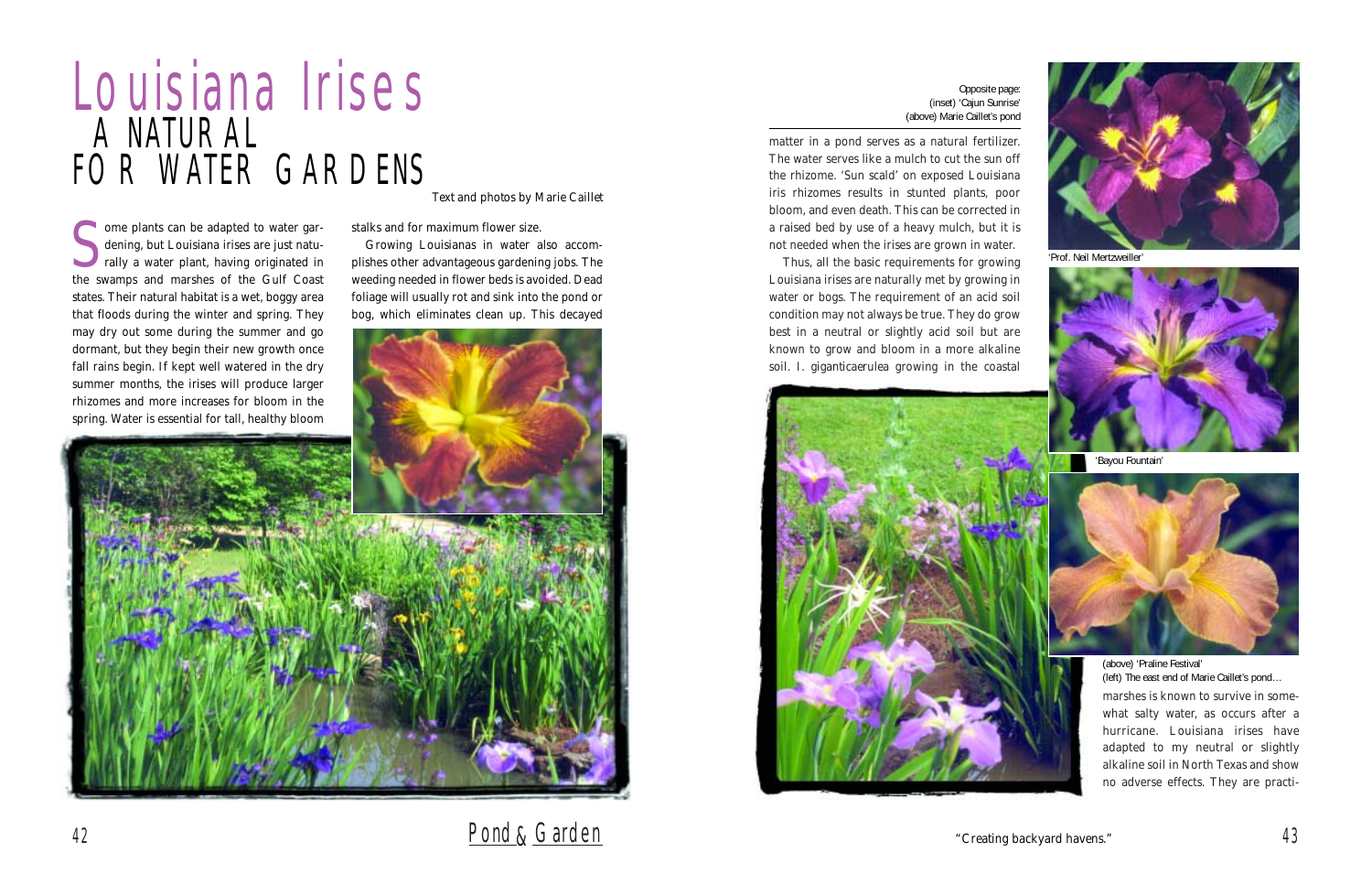into lower ground. When snagged by debris and tree roots, they have settled in and rooted. This explains how certain native irises may have spread in natural situations as well as their spreading by seed dispersal.

Planting in a pond or the boggy edges of a lake requires only one step different to planting in a flower bed. Rhizomes must be anchored down in some manner until they can put roots into the soil. If not done, the rhizomes will fall over or be washed into the pond. A hairpin shaped wire can be used to anchor the new rhizome and allow it to settle in until it produces new roots. Such staples can be bought or can be made by hand with heavy wire. Plants moved in with soil attached, as with a potted iris, can be planted in a hole dug in the mud. In order for the plant to breathe, the foliage must extend above the water level. Do not trim the foliage shorter than the depth of the water where you are planting. Possible water depth varies, but 6 to 8 inches is considered a maximum for most cultivars. However, it is not unusual for some Louisiana irises to move into much deeper water. Tall cultivars will move into water 12 to 15 inches deep. The tetraploids hybridized by Josepth Mertzweiller are known for excellent growth and for producing 5-foot stalks when growing in a foot of water. A sustained period of ice on a pond will result in damaged foliage, but does not seem to affect the rhizome. New growth and bloom stalks will appear in the spring. With warm winters the pond water gives enough warmth for early bloom, but a frozen pond may slow the bloom period.

With smaller home gardens, many water gardeners have a small lined pond requiring all plants to be in containers. Louisianas grow

equally well in a container, but will grow out of it rapidly. One of their drawbacks has always been the very long rhizomes that present a real problem in a container. One must use a wide mouth pot just to accommodate a well-grown rhizome, which can easily span the opening. When increas-



cally free of disease, especially when growing in water. I do mulch the plants on the edge of the pond during a hot, dry summer to shade the rhizomes and keep them cooler. A mulch such as pine needles is less likely to float away with a rain. If the pond water level gets very low, water will need to be added. My pond is small enough to use a soaker hose around the perimeter, so that the irises on the outer edge can be watered.

Shallow ponds with a natural base of soil, espe-





<sup>44</sup> Pond&Garden

cially a heavy clay that holds water, makes an ideal planting place. The banks or sides of a deeper pond or lake are also desirable, as the irises will grow both toward the shallower edges or even go deeper into the water. As the rhizomes spread into deep water, they may live and bloom without putting roots down into the soil. This will result in stalks that have no support or plants that become loose from old rhizomes and float elsewhere in the pond. In case of a heavy rain, they may even be washed out of the pond and into drainage areas. A pasture in north Louisiana is being covered with Louisiana irises that have washed out of a stock pond and floated

'Aunt Shirley'



(above) 'Little Caillet' (left) 'Edith Wolford'

'Good Vibes'



'Starlight-Starbright'



'Creole Rhapsody'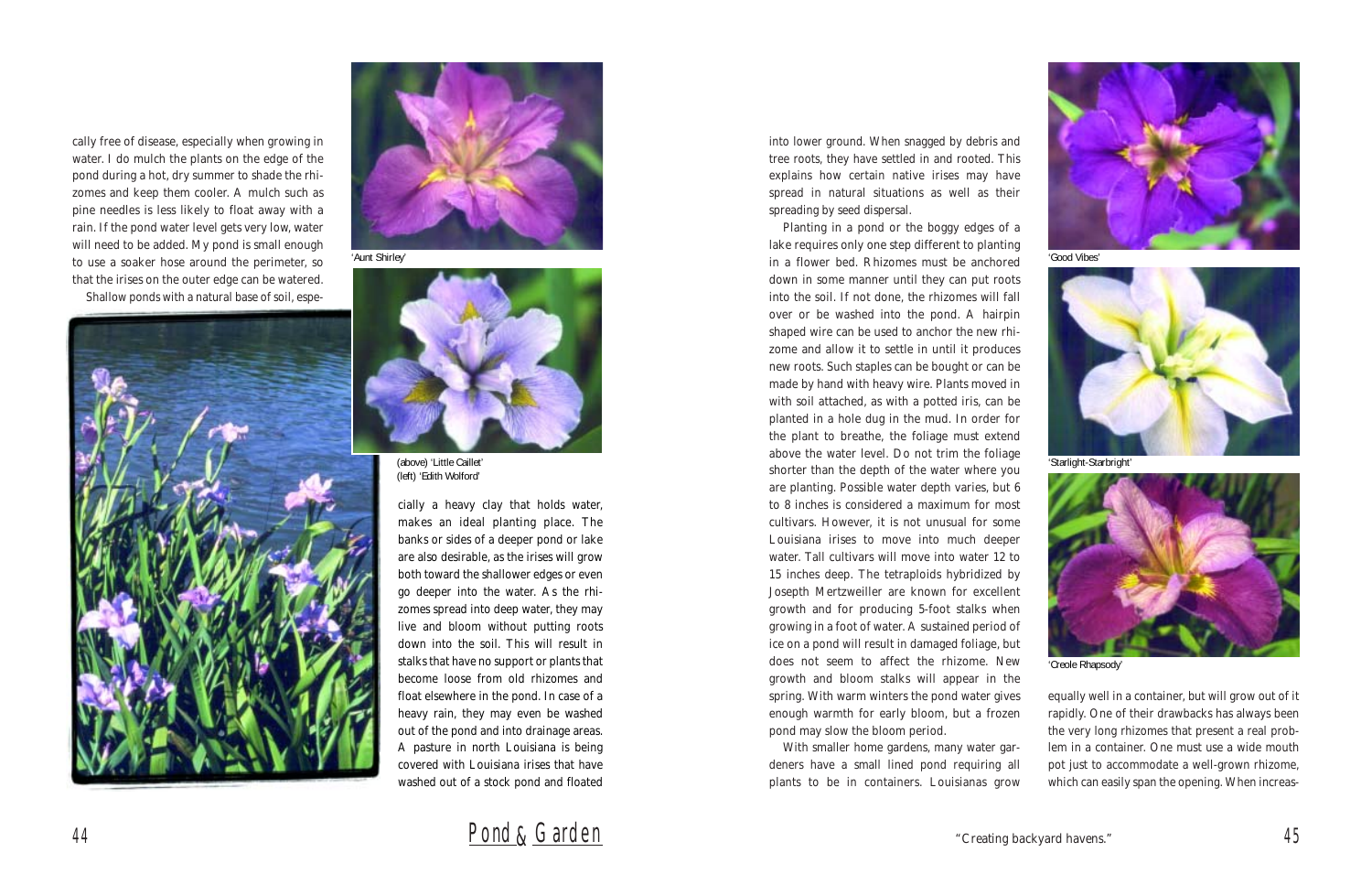lakes and stock ponds may never transplant but allow the Louisiana irises to grow much as they do in their native habitats. In my 15' x 40' shallow pond, partial removal and replanting has been done about every three to five years.

To learn more about these irises, join the Society for Louisiana Irises and receive their informative quarterly newsletters. (Dues are \$10.00 a year or \$25.00 for 3 years. Send to Elaine Bourque, 514 Garenne Rd, Lafayette, LA 70508.) Another source is the revised edi-



tion of The Louisiana Iris published by the Society in 2000. It is a hard cover book of 254 pages with 116 color illustrations, published by Timber Press, 133 SW Second Ave, Suite 450, Portland, OR 97204-3527. Price is \$34.95 plus \$6.00 shipping cost.❧

*Marie Caillet has been growing Louisiana irises for 60 years and was the co-editor of the first edition of The Louisiana Iris, and is a contributing editor of the revised edition. She has written articles on Louisiana irises for numerous gardening magazines and iris publications. Marie Caillet is professor emerita at the University of Lousiana in Lafayette and is a charter member of the Society for Louisiana Irises.*

es come, they can cause plants to grow over the sides of the pot. Pots can be placed in any water depth and can be submerged. Some hybridizers are working toward shorter rhizomes and more compact growth that forms a clump rather than wide-spaced growth. Descriptions of cultivars will state this characteristic.

Modern hybridizing has developed Louisiana irises in all colors and in a variety of forms. Stalk heights vary from a foot to five feet or even taller. Those growing in water generally produce taller stalks than those grown on high ground. Tetraploids with larger stalks and better flower substance have come into general use and the interploids, a cross between tetraplolids



and diploids, are just coming on the market. One of the newest hybrids is a cross between a Louisiana iris and *I. virginica*, another water type species. It has the characteristic of *I.virginica* of maintaining better green foliage during a hot summer. It is also a rampant grower that keeps to a close clump... making it suitable for pot culture.

The bloom date will vary with climates, but it falls later than that of spring bulbs and prior to the daylily bloom, thus bridging a gap in your garden. Bloom will also be determined by the species in the background of a cultivar with some blooming early and others as much as a month later. Catalogs will give information as to 'early,' 'mid-season' or 'late.' A warmer than average winter will produce early bloom while a heavy and late winter will delay bloom. In relation to other water irises you may be growing, Louisianas bloom about the same time as *I. pseudacorus* and Siberian irises. Their bloom may be slightly later than that of *I. virginica* and much earlier than the Japanese irises (*I. ensata*). Since the Louisiana hybrids on the market are derived from various compatible species with different bloom periods, modern cultivars cover a wide bloom range. Some will open as much as a month earlier than others. By careful selection, one can have bloom over a period of several months.

Care after bloom is the same as for most perennials. Flowers produce many 'bee crosses' and quite large and heavy seed pods. To avoid stalks falling in the water and unwanted seedlings coming up, one should cut stalks after bloom. The natural growth and rotting of old rhizomes growing in water makes transplanting 'Koorawatha' almost unnecessary. Gardeners with natural



'Honey Galore'



(above) 'Duval Bluebird' (left) 'Rose Cartwheel'